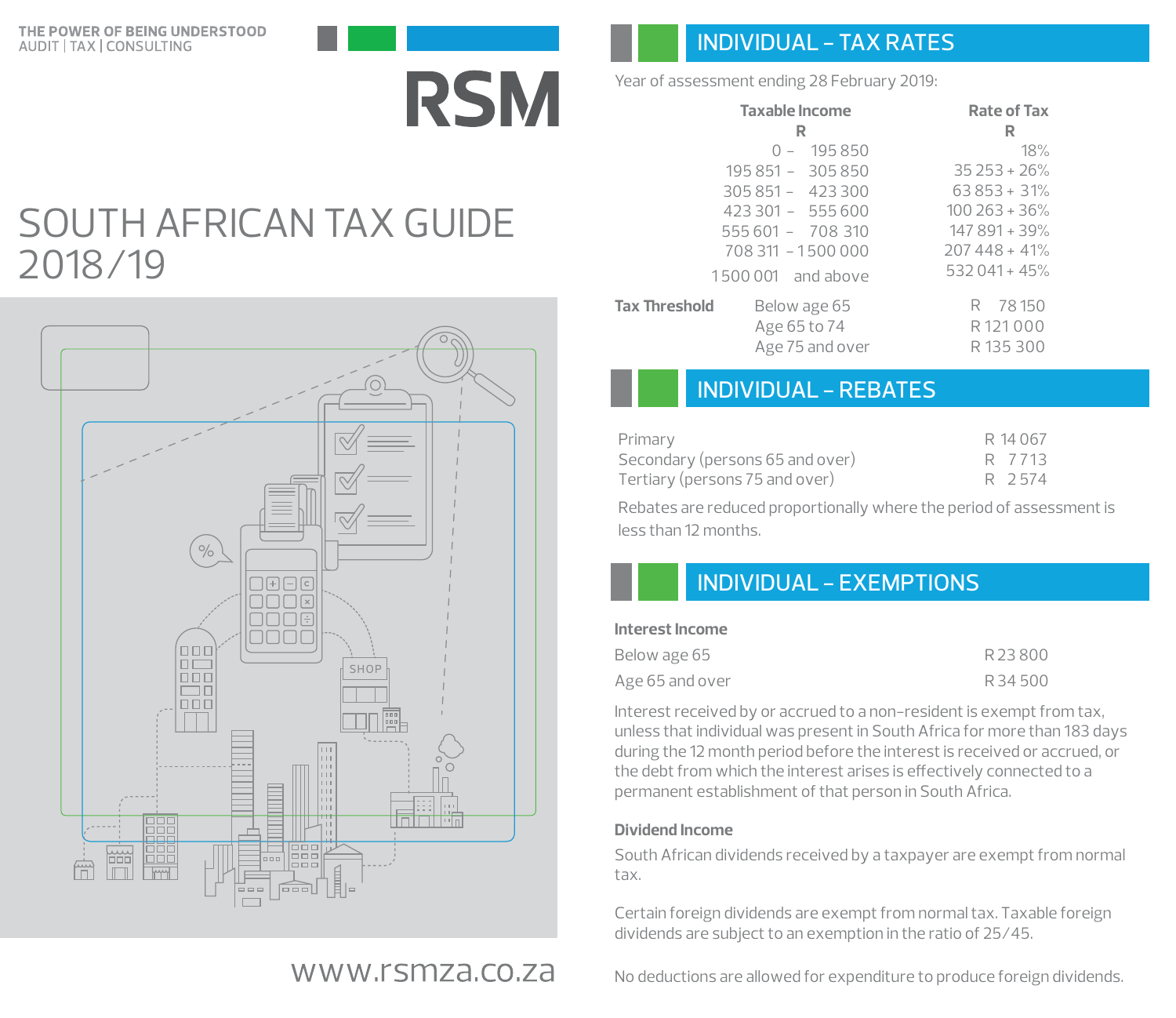## TAX FREE INVESTMENTS

Any amount received by or accrued to a natural person in respect of a tax free investment shall be exempt from normal tax.

Contributions are limited to an annual limit of R33 000 and a lifetime limit of R500 000.

## MEDICAL SCHEME FEES TAX CREDIT

A natural person must deduct a credit from normal tax payable for contributions paid to a medical scheme of R310 each for the taxpayer and first dependant and R209 for each additional dependant per month.

## ADDITIONALMEDICAL EXPENSESTAX CREDIT

A natural person must deduct a credit from normal tax payable for additional medical expenses as follows:

| <b>Taxpayers over 65</b> | 33,3% of [(fees paid to a medical scheme as    |
|--------------------------|------------------------------------------------|
| or for persons with      | exceeds three times the medical scheme fees    |
| a disability             | tax credit) plus qualifying medical expenses]. |

**Other taxpayers**  25% of [{(fees paid to a medical scheme as exceeds four times the medical scheme fees tax credit) plus qualifying medical expenses} as exceeds 7,5% of the person's taxable income].

## INDIVIDUAL - DEDUCTIONS

### **Pension, Provident and Retirement Annuity Fund contributions**

Total deduction limited to the lesser of:

R350 000; or

27,5% of the higher of

- (a) remuneration excluding lump sum benefits, or
- (b) taxable income excluding lump sum benefits before this deduction.

Any excess contributions are carried forward to the next year.

### **Donations**

Donations to qualifying institutions are limited to 10% of taxable income before this deduction. Any excess shall be carried forward and be deemed to be a donation paid in the next year.

## PROVISIONALTAX

Due dates for payment of provisional tax:

#### **Individuals and Trusts**

| First                               | 31 August                                                                                                            |
|-------------------------------------|----------------------------------------------------------------------------------------------------------------------|
| Second                              | 28 February                                                                                                          |
| Third – taxable<br>income > R50 000 | 30 September                                                                                                         |
| <b>Deceased Estates</b>             | Excluded from definition of a provisional<br>taxpayer                                                                |
| <b>Companies</b><br>First           | 6 months from beginning of financial year                                                                            |
| Second                              | Last day of the financial year                                                                                       |
| Third - taxable<br>income > R20 000 | 6 months after end of financial year, or<br>for February year end companies, 7 months<br>after end of financial year |

## DONATIONS TAX

#### **Rate of Tax**

| Donations up to R30 million<br>Donations exceeding R30 million | 20%<br>25% |
|----------------------------------------------------------------|------------|
| The principle exemptions are:                                  |            |
| Casual donations by a natural<br>person per annum              | R 100 000  |
| Casual donations by a juristic<br>person per annum             | R 10000    |
| Donations between spouses                                      |            |
| Donations to certain institutions                              |            |

Bona fide contribution by donor towards the maintenance of any person

## SARS - INTEREST RATES

| Official rate of interest      |  |
|--------------------------------|--|
| With effect from 1 August 2017 |  |

7,75%

With effect from 1 November 2017, until change in the PFMA rate:

| Payable to SARS (non-deductible) | 10.25% |
|----------------------------------|--------|
| Payable by SARS (taxable)        | 6.25%  |

Interest payable by SARS is deemed to accrue on the date of payment.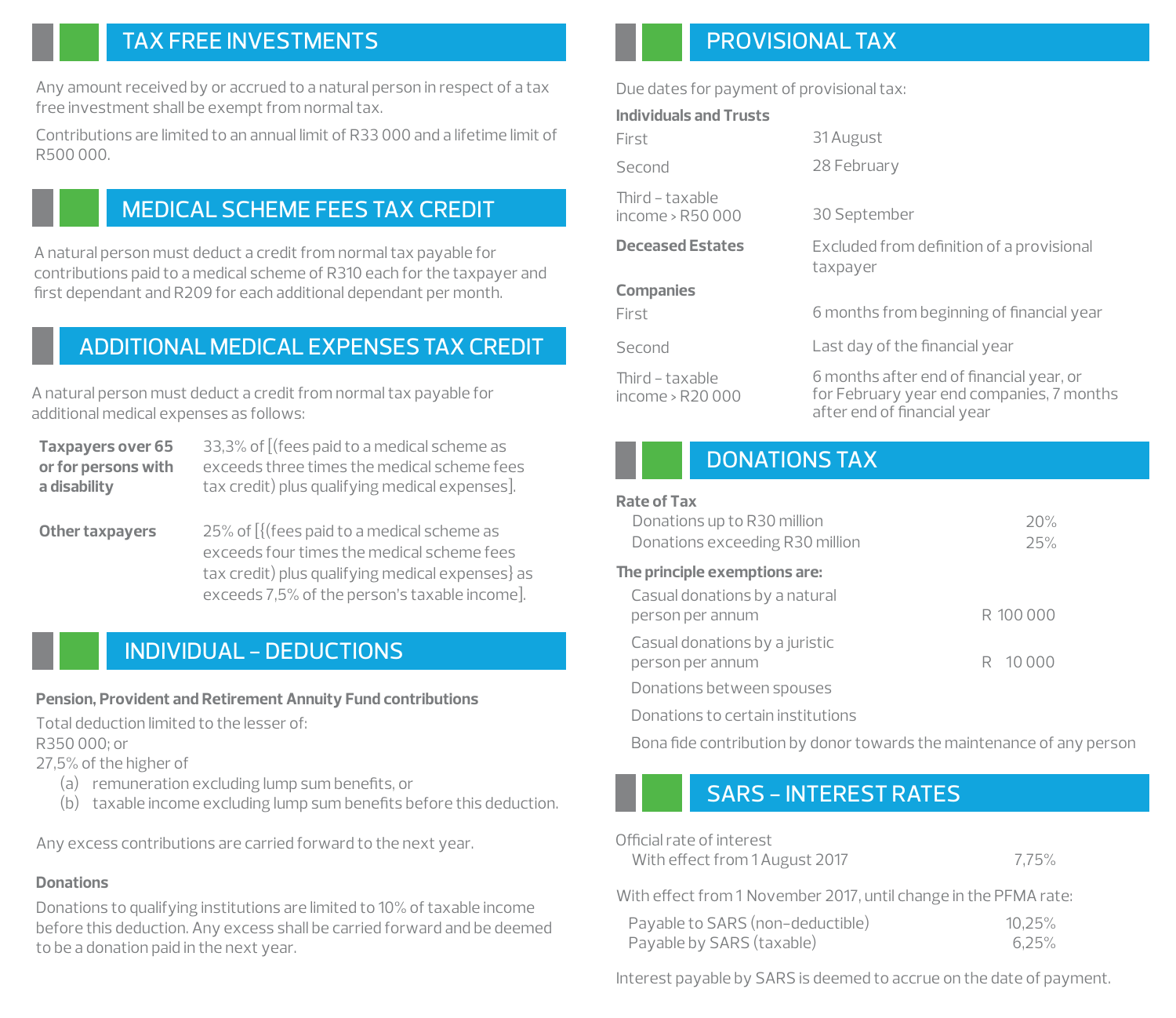## TRAVELLINGALLOWANCE

#### With effect from 1 March 2018:

| Value of vehicle  |                   | Fixed<br>Cost | Fuel<br>Cost | <b>Maintenance</b><br>Cost |
|-------------------|-------------------|---------------|--------------|----------------------------|
| R                 | R                 | R             | C            | C                          |
| $\bigcap$ $-$     | 85000             | 28 3 5 2      | 95,7         | 34,4                       |
|                   | 85 001 - 170 000  | 50631         | 106,8        | 43,1                       |
|                   | 170 001 - 255 000 | 72983         | 116.0        | 47,5                       |
| 255 001 - 340 000 |                   | 92683         | 124,8        | 51,9                       |
| 340 001 - 425 000 |                   | 11243         | 133,5        | 60,9                       |
| 425 001 - 510 000 |                   | 133147        | 153,2        | 71,6                       |
| 510 001 - 595 000 |                   | 153850        | 158,4        | 88,9                       |
| 595,001 and above |                   | 153850        | 158.4        | 88.9                       |

A deduction for business travelling expenses may only be claimed against the allowance if a log book is maintained.

No fuel cost may be claimed if the employee has not borne the full cost of fuel, and no maintenance cost may be claimed if the employee has not borne the full cost of maintaining the vehicle (eg. if vehicle is covered by a maintenance plan).

Actual costs may be used instead of the tables.

80% of the allowance is subject to PAYE. However, only 20% of the allowance is subject to PAYE if the employer is satisfied that at least 80% of the use of the vehicle for the year of assessment will be for business purposes.

No tax is payable on an allowance up to the rate of 361 cents per kilometre based on actual distance travelled by the employee for business purposes. This alternative is not available if any other allowance or reimbursement is received from the employer.

## EMPLOYER CONTRIBUTIONS

#### **Medical scheme**

The taxable fringe benefit is the full medical scheme contributions paid by the employer to a medical scheme. The taxable fringe benefit is deemed to be contributions paid by the employee for deduction purposes. The contributions are taken into consideration for PAYE purposes.

### **Pension, Provident and Retirement Annuity Fund**

The taxable fringe benefit is the full contributions paid by the employer to any pension fund, provident fund or retirement annuity fund. The taxable fringe benefit is deemed to be contributions paid by the employee for deduction purposes. The contributions are taken into consideration for PAYE purposes.

## COMPANY CARS

#### **Monthly taxable benefit:**

- **▪** 3,5% of the determined value (incl. VAT)
- **▪** 3,25% if vehicle is subject to maintenance plan
- **▪** If acquired under operating lease, the cost incurred under the operating lease plus the cost of fuel

e value is reduced on assessment in the ratio of business travel to total travel.

Where employee bears full cost of licence or insurance or maintenance, then the value may be reduced on assessment by multiplying the cost by ratio of private travel to total travel, excluding vehicles acquired under an operating lease.

Where employee bears full cost of fuel for private use, then the value may be reduced on assessment by multiplying private kilometres travelled by fuel cost in travel allowance table, excluding vehicles acquired under an operating lease.

A log book must be maintained to qualify for a reduction of the value.

80% of the value is subject to PAYE. This may be reduced to 20% where at least 80% of use is for business purposes.

### TRUST - TAX RATES

Year of assessment ending 28 February 2019

#### **Rate of tax 45%**

Special trusts and testamentary trusts established for the benefit of minor children will be taxed at the individual tax rates.

## VALUE-ADDED TAX

**15% Standard rate** (with effect from 1 April 2018)

Registration Levels - Annual income from taxable goods and services:

- ≤ R1 000 000 > R50 000 Registration voluntary > R30 000 000 Monthly returns
- < R50 000 Deregistration compulsory > R1 000 000 Registration compulsory

## ESTATE DUTY

**Rate of tax** - value of estate up to R30 million 20%

- value of estate exceeding R30 million **25%**

#### **Principle deductions:**

Basic deduction - R3 500 000 plus the unused basic deduction of the pre-deceased spouse.

All property accruing to a surviving spouse.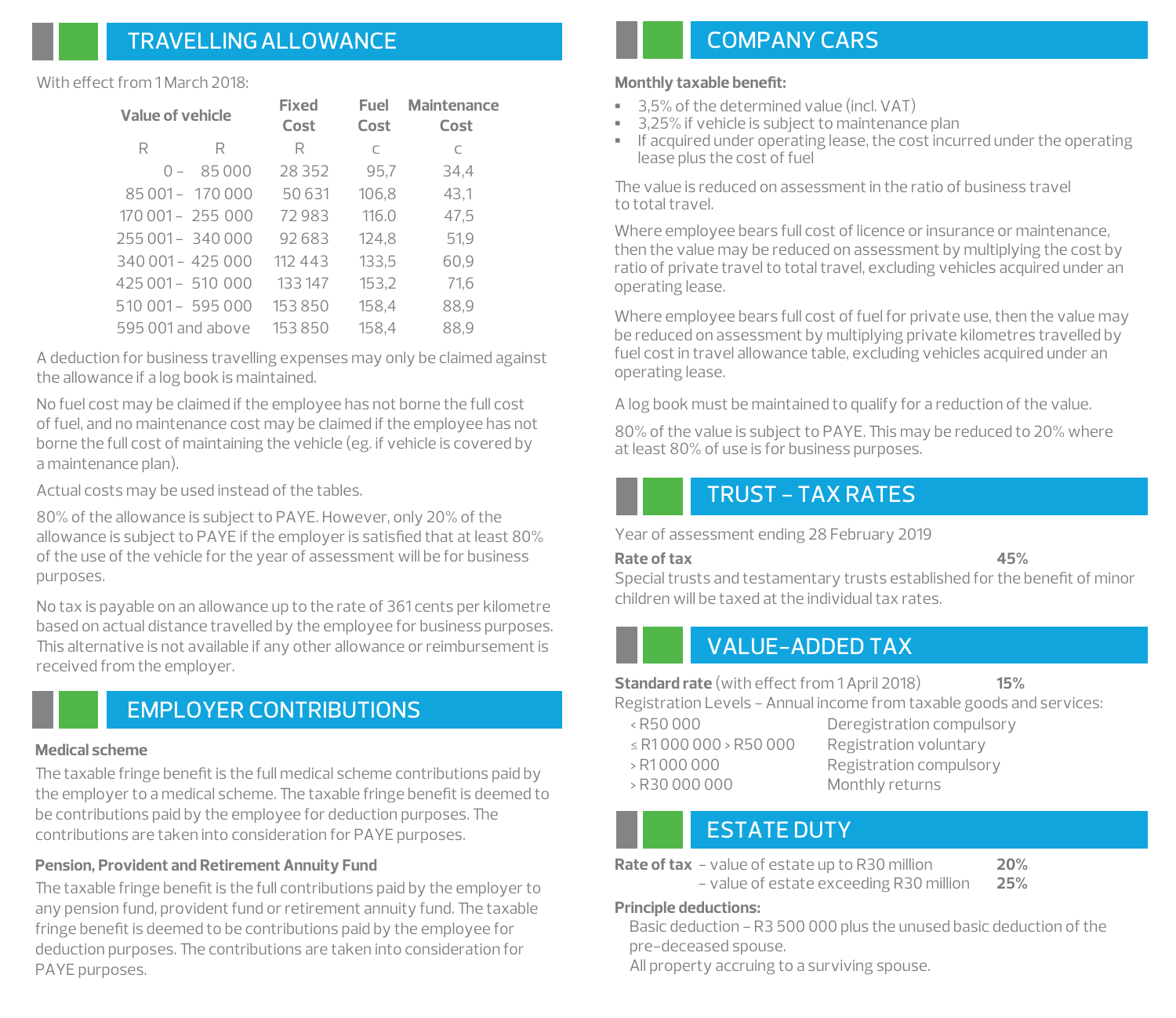## CORPORATE TAX RATES

#### **Normal tax**

#### **Companies**

Year of assessment ending on or after 1 April 2018 28%

#### **Small Business Corporations**

Year of assessment ending on or after 1 April 2018

| Taxable income    | <b>Rate of Tax</b> |  |
|-------------------|--------------------|--|
| R                 |                    |  |
| $0 - 78150$       | $0\%$              |  |
| 78 151 - 365 000  | 7%                 |  |
| 365 001 - 550 000 | R20 080 + 21%      |  |
| 550,001 and above | R58930+28%         |  |

**Personal Service Provider Companies** Year of assessment ending on or after 1 April 2018

#### **South African Branches of Foreign Companies**

Year of assessment ending on or after 1 April 2018 28%

## WITHHOLDING TAXES

#### **Dividends 20%**

The withholding tax is levied on any dividend paid by a company, subject to certain exemptions, including a South African company as the beneficial owner.

### **Royalties 15%**

Final tax imposed on the gross amount of royalties from a South African source payable to foreign residents.

#### **Interest 15%**

Final tax imposed on interest from a South African source payable to nonresidents, subject to certain exemptions including interest paid by a bank.

|  |  | <b>Foreign entertainers and sportspersons</b> | 15% |
|--|--|-----------------------------------------------|-----|
|--|--|-----------------------------------------------|-----|

### **Disposal of immovable property by a non-resident**

| Non–resident individual | 7.5% |
|-------------------------|------|
| Non-resident company    | 10%  |
| Non-resident trust      | 15%  |

For all the withholdings taxes above there may be exemptions that apply, and in certain circumstances the tax rate may be reduced in terms of a tax treaty in place with the country of residence of the non-resident.

### **Service Fees**

There is no withholding tax on service fees, but qualifying fees may fall into the provisions related to reportable arrangements.

## MICRO BUSINESSES

Sole proprietors, partnerships and incorporated businesses may elect to be taxed on a turnover based system. Year of assessment ending on or after 1 March 2018 up until 28 February 2019:

| <b>Taxable turnover</b> | <b>Tax liability</b> |
|-------------------------|----------------------|
| R                       |                      |
| $0 - 335000$            | $\Omega\%$           |
| $335001 - 500000$       | $1\%$                |
| $500001 - 750000$       | $1650 + 2%$          |
| 750 001 - 1000 000      | $6650 + 3%$          |

## TRANSFER DUTY

The duty is payable on transactions which are not subject to VAT.

Rates applicable to all persons:

 $\overline{a}$ 

| <b>Property value</b>           | Rate of tax    |
|---------------------------------|----------------|
|                                 | R              |
| $0 - 900000$                    | $0\%$          |
| $900001 - 1250000$              | 3%             |
| 1250 001 - 1750 000             | $10500 + 6%$   |
| 1750 001 - 2250 000             | $40500 + 8%$   |
| 2 2 50 0 0 1 - 10 0 0 0 0 0 0 0 | $80500 + 11%$  |
| 10 000 001 and above            | $933000 + 13%$ |

## RESIDENCE BASIS OF TAXATION

Residents of South Africa are taxed on their world wide income. Nonresidents may be taxed on South African source income.

### **Definition of Resident**

Individuals

- **▪** Any person who is ordinarily resident in South Africa.
- **▪** Any person who was physically present in South Africa for greater than 91 days per tax year for 6 consecutive tax years and was physically present for 915 days in aggregate during the first 5 years.

### Companies

**▪** Incorporated or effectively managed in South Africa, subject to exclusions.

a resident of another country by virtue of an agreement for the avoidance of double taxation. Excluded from the definition of a resident is any person that is exclusively